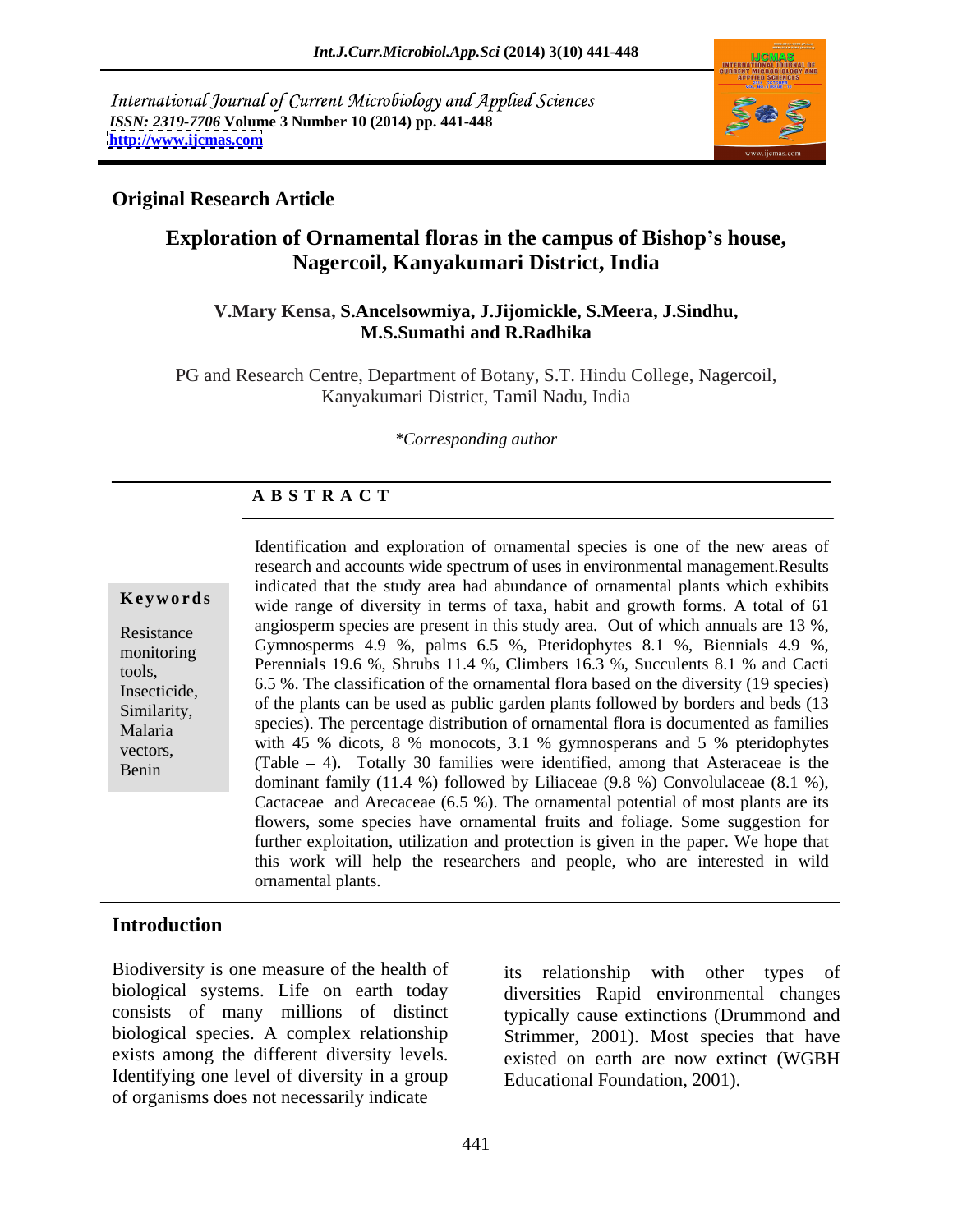Most of the present day flowers have come of organisms does not necessarily indicate from the wild progenitors, a few of which its relationship with other types of still exist in natural habitat (Thomas *et al.,* diversities Rapid environmental changes 2011). Many plants that were once abundant typically cause extinctions (Drummond and were extremely hard to find in their usual Strimmer, 2001). Most species that have habitats during our research since, the bigger existed on earth are now extinct (WGBH problem is that there is no official judgment of whether they have disappeared or not. and ornamental plants, unfortunately many of them have been destroyed to such an exploitation by human beings (Arora, 1993). landscape for the future (Chin and Tay,

Ornamental plants are plants which are grown for display purposes, rather than ornamental and functional, people usually attractive, although many people feel that this is value enough. Ornamental plants are

Biodiversity is one measure of the health of biological systems. Life on earth today consists of many millions of distinct biological species. A complex relationship exists among the different diversity levels. Identifying one level of diversity in a group

Educational Foundation, 2001).

Nature has given a wealth of wild flower Most of the present day flowers have come extent that several have become extinct and 2011). Many plants that were once abundant survival of many is endangered by over were extremely hard to find in their usual The objective of ornamental horticulture is problem is that there is no official judgment the functional and aesthetic integration of of whether they have disappeared or not. people, using plants and space as its main Nature has given a wealth of wild flower tools. The necessity of it in architecture is and ornamental plants, unfortunately many for positive control of the fast changing of them have been destroyed to such an 2006). survival of many is endangered by over functional ones. While some plants are both people, using plants and space as its main use the term "ornamental plants" to refer to for positive control of the fast changing plants which have no value beyond being landscape for the future (Chin and Tay, from the wild progenitors, a few of which still exist in natural habitat (Thomas *et al.,* habitats during our research since, the bigger extent that several have become extinct and exploitation by human beings (Arora, 1993). The objective of ornamental horticulture is the functional and aesthetic integration of tools. The necessity of it in architecture is 2006).

the keystone of ornamental gardening, and Ornamental plants are plants which are they come in a range of shapes, sizes and grown for display purposes, rather than colors suitable to a broad array of climates, functional ones. While some plants are both landscapes, and gardening needs.Many ornamental and functional, people usually ornamental plants are chosen because they use the term "ornamental plants" to refer to appeal to the sense of smell, in addition to plants which have no value beyond being their visual appeal. attractive, although many people feel that **Materials and Methods** the keystone of ornamental gardening, and this is value enough. Ornamental plants are they come in a range of shapes, sizes and colors suitable to a broad array of climates, landscapes, and gardening needs.Many ornamental plants are chosen because they appeal to the sense of smell, in addition to their visual appeal.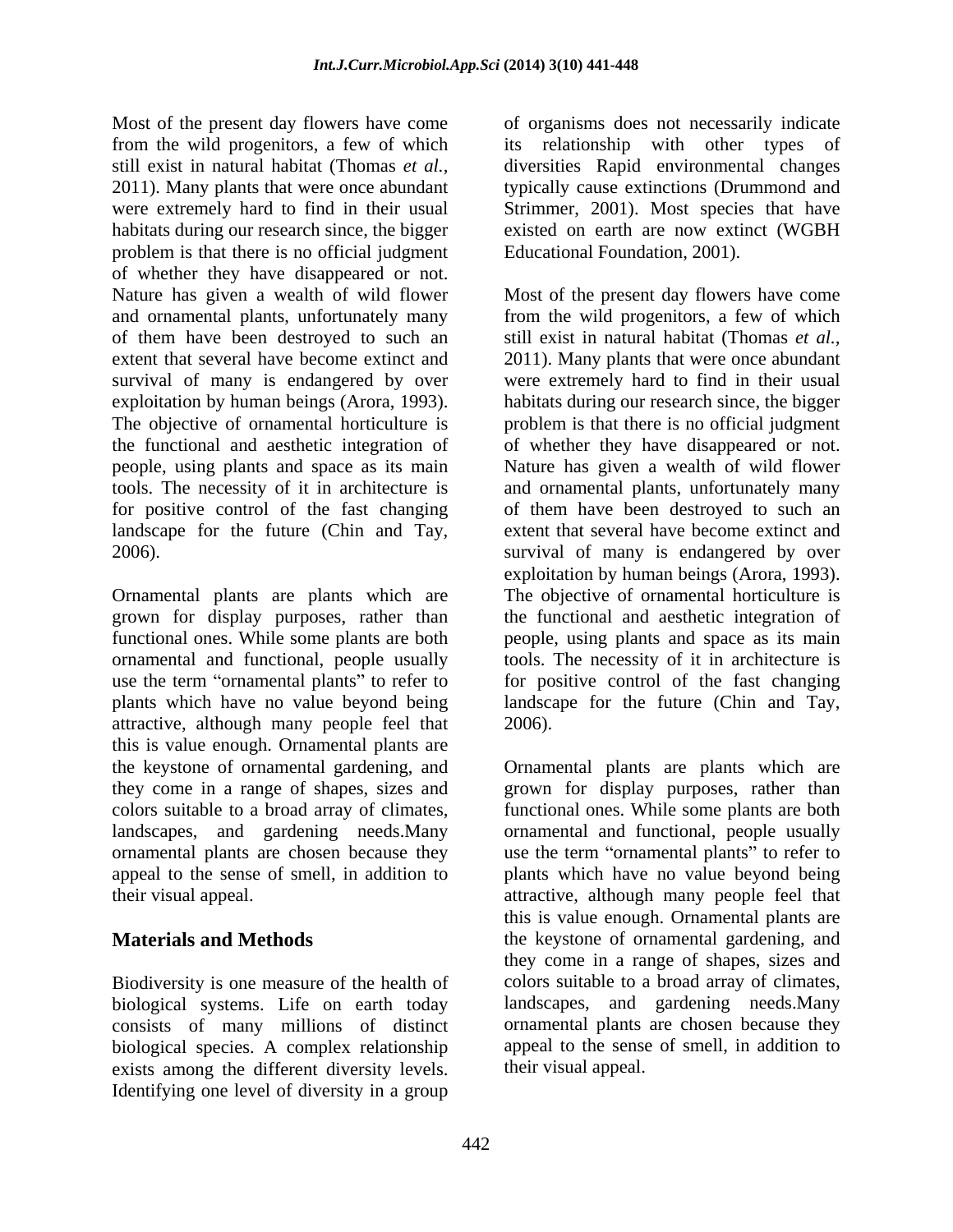In Kottar diocese, the population is 1,738,250 at end of 2005. Tamils and of which annuals are 13%, Gymnosperms Malayalees are the major ethnic groups. 4.9%, palms 6.5%, Pteridophytes 8.1%, Tamil, Malayalam and English are the languages used the diocesan territory. The  $11.4\%$ , Climbers 16.3%, Succulents 8.1% area under the Diocese of Kottar has known and Cacti 6.5% (Table – 2). The the Christian faith several countries before classification of the ornamental flora based the arrival of the Portuguese on the West on the diversity (19 species) of the plants Coast Monuments recently excavated in a can be used as public garden plants followed place called China-Muttom amply testify to this fact. The presence of St. Thomas Christians in places like Thiruvithancode The percentage distribution of ornamental (presently a small sub-station in the diocese) and Kottar has been attested by several dicots, 8% monocots, 3.1% gymnosperans fathers under the Padroado, a mission and 5% pteridophytes (Table 4). Totally agency of Portuguese with Patronage rights 30 families were identified, among that granted to it by the Holy Sea. In a land area Asteraceae is the dominant family (11.4%) of 1,665 square kilometres the diocesan followed by Liliaceae (9.8%) Convolulaceae territory covers Kanyakumari, the (8.1%), Cactaceae and Arecaceae (6.5%) southernmost district in India. Nagercoil, (Table-5). the district headquarters is the biggest town in the diocese. Kanyakumari, Marthandam, Landscape gardening and bio aesthetic Thuckalay and Kolithurai are other town in planning is a recent trend to establish eco-

identification, photographic documentation and ornamental characterization of each ornamental interest. There is a lot of were recorded. The methodology used is determination of flora. All the specimens Hooker, 19872-1987, Gamble and Fischer,

The field expedition of study area gave

**Study Area interesting** results concerning floristic diversity. A total of 61 angiosperm species are present in this study area (Table- 1). Out Biennials 4.9 %, Perennials 19.6%, Shrubs 11.4%, Climbers 16.3%, Succulents 8.1% and Cacti  $6.5\%$  (Table  $-2$ ). The by borders and beds (13 species) (Table-3).

> flora is documented as families with 45% (Table- 5).

Kottar diocese. friendly human habitats. We here **Floristic survey** We propose exploration, collection and An extensive floristic survey was conducted one of the alternate methods to maintain the during the year 2012-2013. Taxonomic diversity of the species and conserve the species with potential for use on floral art significance in recent years for the based on observation method for the various kinds of in the income generation collected were identified with the help of generation among poor also in the export recent literature by local floras authored by market of India. Ornamental species are 1915-1935, Henry *et al*., 1989 and Mathew, significance (Asati and Yadav, 2010). So 1999. the ornamental germplasm relatives are to be **Result and Discussion** hybrids, polyploidy and mutation of documented the flora as ornamental utility. conservation of ornamental species is also endemic, rare and endangered species of ornamental interest. There is a lot of ornamental species in the utilization of among poor various kinds of in the income sources for the medicinal conserved. In the development of new ornamental plants, technologies and market niches are needed. This process is largely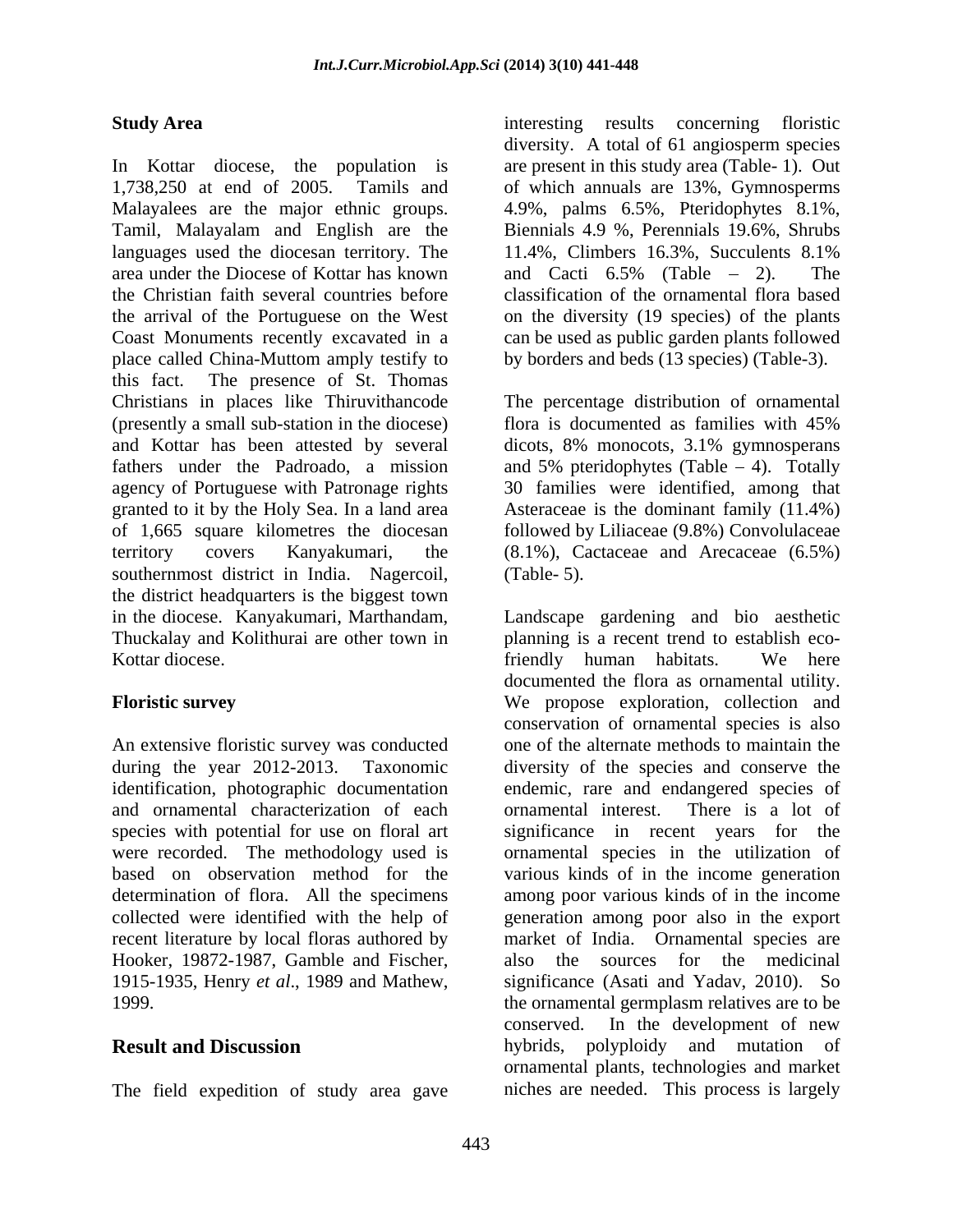based on research and development, and The nature ecosystems hold important plant requires strong collaboration between many genetic resources of endemic and threatened links of the production chain. Most modern wild trees and ornamental plant relatives. scientific research in the field of new Many of these plants are not maintained ornamental crops deals with the adaptability sustainably. Unique and particular diverse of new species to be environment and the populations of these genetic resources must regulation of their late cycle or propagation systems. New ornamental products are *al.*, 1999). This will also serve as an satisfied consumers, lined together in important model system for achieving the mutually beneficial way. It is very easy for conservation of rare, endangered and the propagation of wild species by traditional propagation methods. The cost are at present on the road to extinction due of domestication of maintenance of to various reasons. We hope, this work help ornamental species is also very less in

comparison. in ornamental plants. be protected in in *situ* conditions (Paroda*et al.,* 1999). This will also serve as an horticultural potential wild ornamentals that the researches of people who are interested

**Table.1** List of plants identified in the study area

| SlNo           | <b>Name of the Plants</b>                 | Family        |
|----------------|-------------------------------------------|---------------|
|                | <b>Herbaceous Annuals</b>                 |               |
|                | Althaearosea L                            | Malvaceae     |
| 2.             | <b>Balsam impatiens Royle</b>             | Balsamnaceae  |
| 3.             | Cosmos bipinnatusCav.                     | Asteraceae    |
|                | Dianthus chinensisL                       | Asteraceae    |
|                | <i>GomphrenaglobosaL</i>                  | Euphorbiaceae |
| - 6.           | Petunia alpicolaJuss.                     | Solanaceae    |
|                | Zinnia elegansL                           | Asteraceae    |
| 8.             | Gerbera rosaL                             | Asteraceae    |
|                | Herbaceous biennials                      |               |
| 9.             | ScabiosalucidaL                           | Liliaceae     |
| 10.            | Gladiolus illiricusL                      | Liliaceae     |
| 11.            | Gladiolus imbricatusL                     | Liliaceae     |
| $\mathbf{III}$ | <b>Herbaceous perennials</b>              |               |
| 12.            | $\bigcap$ Coleus blumei $L$               | Lamiaceae     |
| 13.            | Dieffenbachia maculataL                   | Araceae       |
| 14.            | $Begonia$ rex $L$                         | Begoniaceae   |
| 15.            | Chrysanthemum indicum                     | Asteraceae    |
| 16.            | AnthuriumandreanumSchott                  | Araceae       |
| 17.            | Aster amelleus L                          | Asteraceae    |
| 18.            | $\mathcal{L}$ Catharanthusroseus(L.)G.Don | Apocyanaceae  |
| 19.            | BellisperennisL                           | Asteraceae    |
| 20.            | Dracaena massanacegeaVand.exL.            | Liliaceae     |
| 21.            | Calatheaornatag .Mey                      | Marantaceae   |
| 22.            | AgrostistenuisL                           | Araceae       |
| 23.            | $\vert$ Begonia richmondensis $L$         | Bignoniaceae  |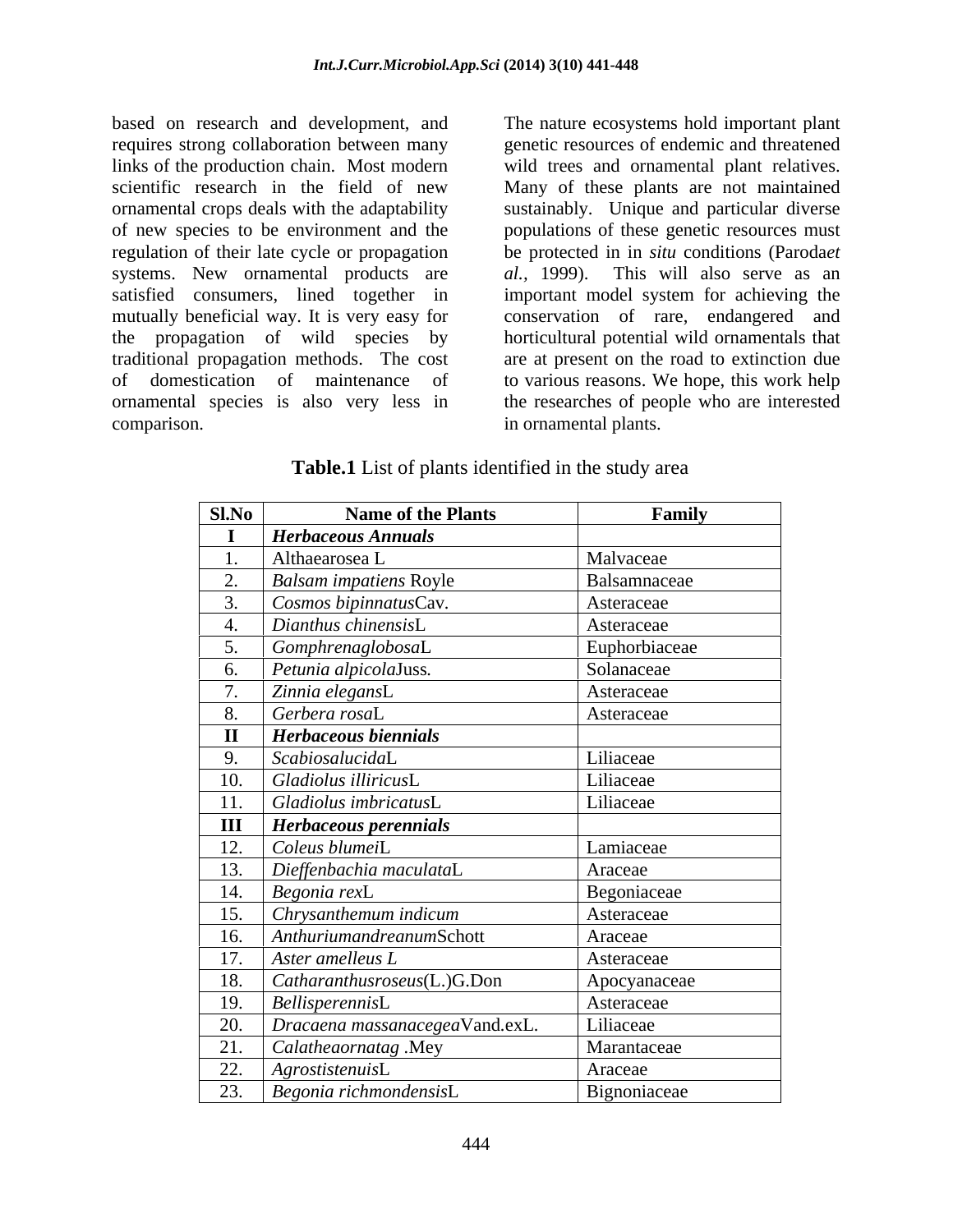| $IV$ Shrubs                                                                    |                 |
|--------------------------------------------------------------------------------|-----------------|
| $\vert$ Aralia elegantissimaThunb<br>24.                                       | Araliaceae      |
| 25.<br>Aralia papyriferaL                                                      | Araliaceae      |
| 26. LawsoniainermisL                                                           | Myrtaceae       |
| 27.<br>Neriumindicum L                                                         | Apocynaceae     |
| 28.<br>Tecomastans(L.)Juss.ex.Kunth                                            | Bignoniaceae    |
| 29.<br>$\vert$ NyctanthesarbortristisL                                         | Nyctaginaceae   |
| 30.<br>Cassia fistula L                                                        | Caeaslpiniaceae |
| V <i>Climbers</i>                                                              |                 |
| AllamandacatharticaL<br>31                                                     | Apocyanaceae    |
| 32.<br>PassifloracaeruleaL                                                     | Passifloraceae  |
| 33. JasminumglandiflorumL                                                      | Oleaceae        |
| QuisqualisindicaL<br>34.                                                       | Combretaceae    |
| ThunbergiagrandifloraBojerex<br>35.                                            | Acanthaceae     |
| 36.<br>Streptosolenjamesonii(Benth.)Miers.                                     | Solanaceae      |
| 37.<br>$\vert$ Ipomoea alba L                                                  | Convolulaceae   |
| 38.<br>$\big  \, Jacquemontiaviolaceae \mathsf{L} \,$                          | Convolulaceae   |
| 39.<br>$\vert$ Ipomoea palmate                                                 | Convolulaceae   |
| <i>CampsisgrandifloraSeem</i><br>40.                                           | Bignoniaceae    |
| VI Succulents                                                                  |                 |
| 41. BryophyllumpinnatumSalisb                                                  | Crassulaceae    |
| 42. Aloe veraL                                                                 | Liliaceae       |
| AeoniumarboreumWebb&Berthel<br>43.                                             | Liliaceae       |
| SansevieriatrifasciataThunb<br>44.                                             | Convolulaceae   |
| 45.<br><i>Yucca glaucaL</i>                                                    | Convolulaceae   |
| VII <i>Cacti</i>                                                               |                 |
| 46. Cereus giganteusSalm                                                       | Cactaceae       |
| 47. OpuntiarhodanthaMill                                                       | Cactaceae       |
| $\mathcal{L}$ Echinocereusdasyacanthus Kunth<br>48.                            | Cactaceae       |
| 49.   EchinocactusgrusoniHildm                                                 | Cactaceae       |
| $VIII$   Ferns                                                                 |                 |
| $\overline{50}$ .<br>AdianthumpedatumL                                         | Adiantaceae     |
| 51.<br>$\big  \ Nephrole \text{p} is exaltata \text{(L.)} \text{Schott} \big $ | Nephrolepaceae  |
| 52. LygodiumscandensSw.                                                        | Schizaeaceae    |
| 53. Selaginellasps.                                                            | Selaginellaceae |
| 54.<br>PteriscreticaL                                                          | Pteridaceae     |
| $\ X\ $ Gymnosperms                                                            |                 |
| 55. CycasrevolutaThunb                                                         | Cycadaceae      |
| 56.<br>ThujaspL                                                                | Cupressaceae    |
| 57. Juniperussp.L                                                              | Cupressaceae    |
| $\mathbf{X}$ <b>Palms</b>                                                      |                 |
| LicualaelegansBlume<br>58.                                                     | Arecaceae       |
| 59. CaryotaurensL                                                              | Arecaceae       |
| 60. Areca rubraL                                                               | Arecaceae       |
| 61. $Area \, dba \, L$                                                         | Arecaceae       |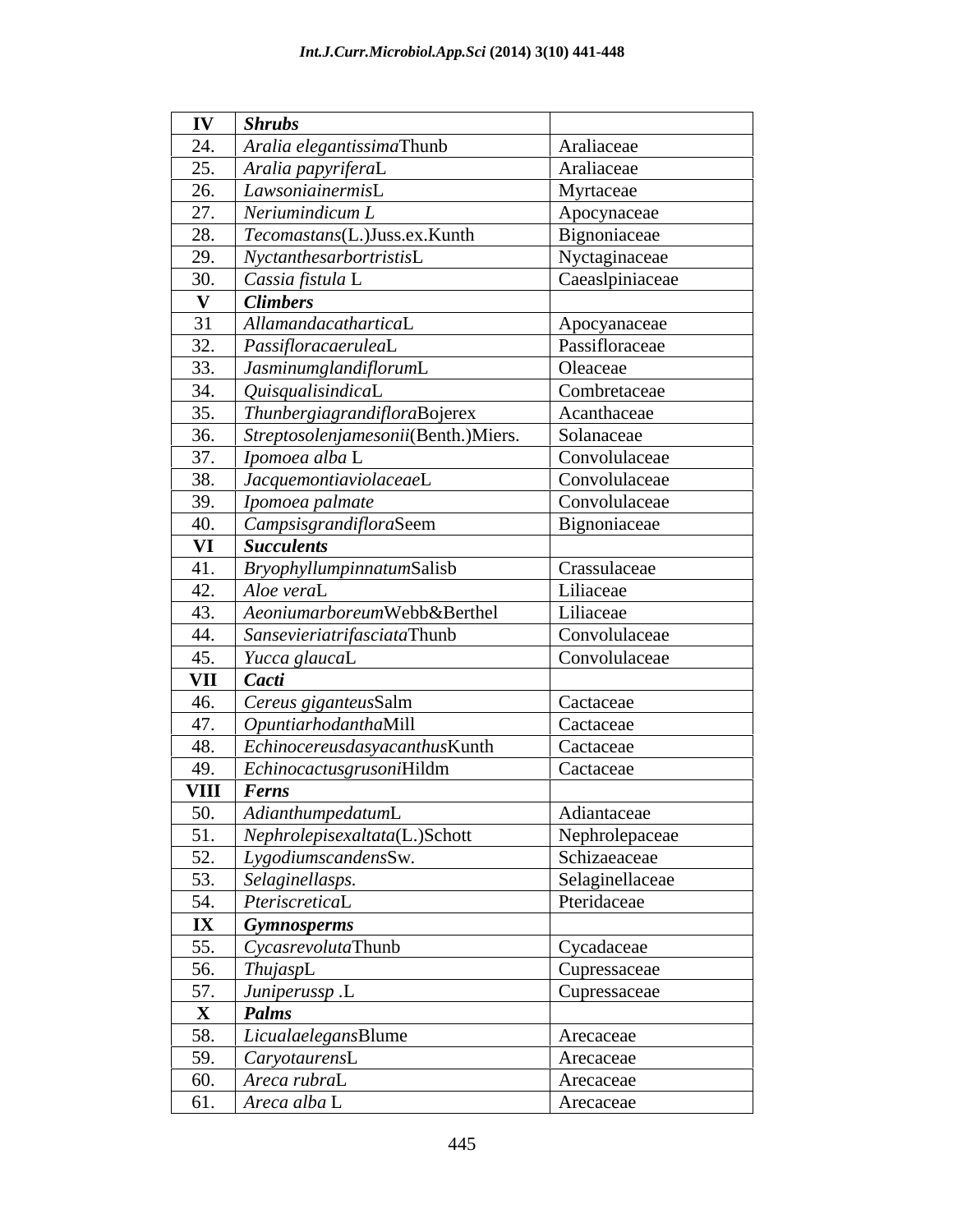| $\overline{\phantom{a}}$ $\overline{\phantom{a}}$ $\overline{\phantom{a}}$ $\overline{\phantom{a}}$ $\overline{\phantom{a}}$ $\overline{\phantom{a}}$ $\overline{\phantom{a}}$ $\overline{\phantom{a}}$ $\overline{\phantom{a}}$ $\overline{\phantom{a}}$ $\overline{\phantom{a}}$ $\overline{\phantom{a}}$ $\overline{\phantom{a}}$ $\overline{\phantom{a}}$ $\overline{\phantom{a}}$ $\overline{\phantom{a}}$ $\overline{\phantom{a}}$ $\overline{\phantom{a}}$ $\overline{\$<br>$\vert$ Sl.No $\vert$<br><b>Plant Groups</b> | Number                    | $\frac{6}{10}$     |
|---------------------------------------------------------------------------------------------------------------------------------------------------------------------------------------------------------------------------------------------------------------------------------------------------------------------------------------------------------------------------------------------------------------------------------------------------------------------------------------------------------------------------------|---------------------------|--------------------|
|                                                                                                                                                                                                                                                                                                                                                                                                                                                                                                                                 | $\sqrt{ }$ of Plants      |                    |
| Perennials                                                                                                                                                                                                                                                                                                                                                                                                                                                                                                                      | $\sqrt{10}$               | 19.6               |
|                                                                                                                                                                                                                                                                                                                                                                                                                                                                                                                                 | $\sqrt{1}$                | $\Lambda$ $\Omega$ |
| <u>Gymnosperms</u>                                                                                                                                                                                                                                                                                                                                                                                                                                                                                                              |                           | 4.Y                |
| Annuals                                                                                                                                                                                                                                                                                                                                                                                                                                                                                                                         |                           | 13                 |
| Pteridophytes(ferns)                                                                                                                                                                                                                                                                                                                                                                                                                                                                                                            |                           | 8.1                |
| Succulents                                                                                                                                                                                                                                                                                                                                                                                                                                                                                                                      |                           | 8.1                |
|                                                                                                                                                                                                                                                                                                                                                                                                                                                                                                                                 |                           | 6.5                |
|                                                                                                                                                                                                                                                                                                                                                                                                                                                                                                                                 |                           | $\ddotsc$<br>65    |
| <b>Biennials</b>                                                                                                                                                                                                                                                                                                                                                                                                                                                                                                                |                           | $\sqrt{2}$<br>4.9  |
|                                                                                                                                                                                                                                                                                                                                                                                                                                                                                                                                 |                           | 111                |
| <b>Shrubs</b>                                                                                                                                                                                                                                                                                                                                                                                                                                                                                                                   |                           |                    |
| Climbers<br>$\overline{10}$<br>$\mathbf{v}$                                                                                                                                                                                                                                                                                                                                                                                                                                                                                     | $\overline{10}$<br>$\sim$ | 16.3               |

**Table.2** Percentage of ornamental plants enumerated based on its habit

**Table.3** Ornamental plants classified according to its utility

| <b>Sl.No</b>    | <b>Utility</b>   | Number of plants |
|-----------------|------------------|------------------|
|                 | Borders, beds    |                  |
| $\bigcap$       | Cut flowers      |                  |
| 3.              | Gardens          | 19               |
| 4.              | Flowers beds     |                  |
| $\mathcal{L}$ . | Indoor plants    |                  |
| 6.              | Arches, pergolas |                  |
| $\mathcal{L}$   | Pot culture      |                  |
| 8.              | Hedge            |                  |
| 9.              | Varandah         |                  |
| 10.             | <b>B</b> ouquets |                  |
| 11.             | Trellis          |                  |

**Table.4** Species wise distribution percentage of ornamental plants

| SI.No  <br><b>Category</b> |                |  |
|----------------------------|----------------|--|
| Dicots                     | $\overline{a}$ |  |
| Monocots                   |                |  |
| Gymnosperms                |                |  |
| Pteridophytes              |                |  |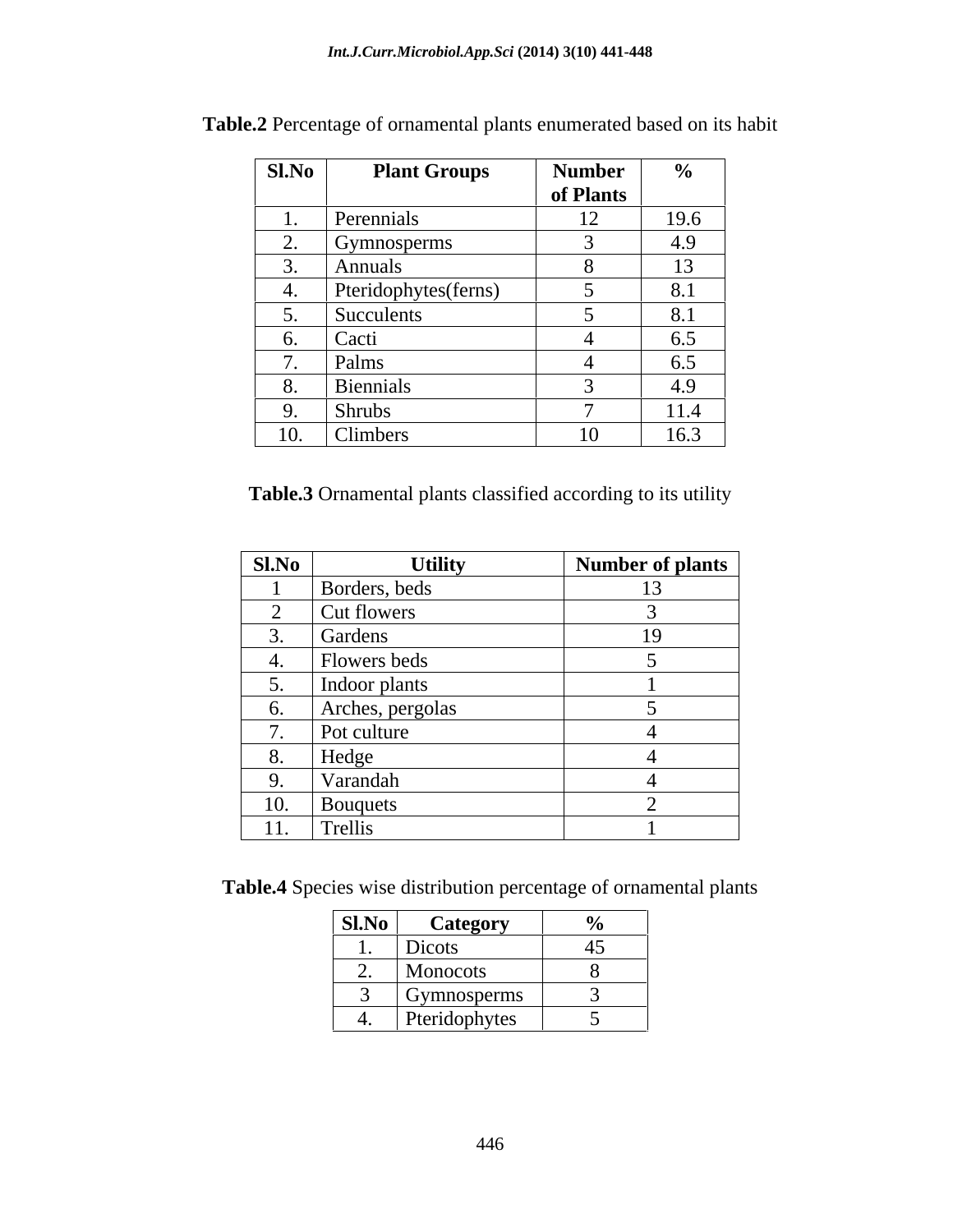|                 | Sl.No Family     | <b>No. of Plants</b> | % Composition |
|-----------------|------------------|----------------------|---------------|
|                 | Annonaceae       |                      | 1.06          |
| 2               | Apocynaceae      | $5\overline{)}$      | 5.31          |
| $\overline{3}$  | Aristolochiaceae |                      | 1.06          |
| $\overline{4}$  | Asclepiadaceae   | $\overline{4}$       | 4.25          |
| $5\overline{)}$ | Caesalpiniaceae  | $\overline{3}$       | 3.19          |
|                 | 6 Capparaceae    | $\overline{3}$       | 3.19          |
| $\tau$          | Celastraceae     | $\overline{4}$       | 4.25          |
| 8               | Combretaceae     | 2                    | 2.12          |
| 9               | Convolvulaceae   | $7\phantom{.0}$      | 7.44          |
| 10              | Cucurbitaceae    | $\overline{3}$       | 3.19          |
| 11              | Dioscoreaceae    | $\overline{3}$       | 3.19          |
| 12              | Euphorbiaceae    | $\overline{3}$       | 3.19          |
|                 | 13   Liliaceae   |                      | 1.06          |
| 14              | Linaceae         |                      | 1.06          |
| 15              | Malpighiaceae    |                      | 1.06          |
| 16              | Menispermaceae   | $5\overline{)}$      | 5.31          |
|                 | 17   Mimosaceae  | $\overline{4}$       | 4.25          |
| 18              | Nyctaginaceae    |                      | 1.06          |
| 19              | Oleaceae         | 5                    | 5.31          |
| 20              | Papilionaceae    | $\overline{7}$       | 7.44          |
| 21              | Passifloraceae   | 2                    | 2.12          |
| $\overline{22}$ | Piperaceae       |                      | 1.06          |
| 23              | Ranunculaceae    |                      | 1.06          |
| 24              | Rhamnaceae       | $\overline{4}$       | 4.25          |
| 25              | Rosaceae         |                      | 1.06          |
| 26              | Rubiaceae        | $\overline{3}$       | 3.19          |
| 28              | Sapindaceae      | 2                    | 2.12          |
| 29              | Smilacaceae      |                      | 1.06          |
| 30              | Tiliaceae        | 2                    | 2.12          |
| 31              | Verbenaceae      | $\overline{3}$       | 3.19          |
| 32              | Vitaceae         | $\mathbf{z}$         | 7.44          |

**Table.5** Family wise distribution of plants identified in the study area

- Aasati. B.S and Yadav. D.S. (2000). Horticulture. Kalyanipubluishers,<br>Diversity of horticultural crops in Ludhiana. Bulletin: Himalaya Diversity of horticultural crops in North Eastern region.ENVIS and
- **References** Arora, J.S. (1993).Introductory Ornamental Arora, J.S. (1993).Introductory Ornamental Horticulture.Kalyanipubluishers, Ludhiana. Bulletin: Himalaya Ecology 12 (1).
	- Utilization of Ornamental Chin. H. F and Tay. D. (2006). ISHS Germplasm. ActaHorticulturae 760: XXVII ActaHorticulturae 760: XXVII